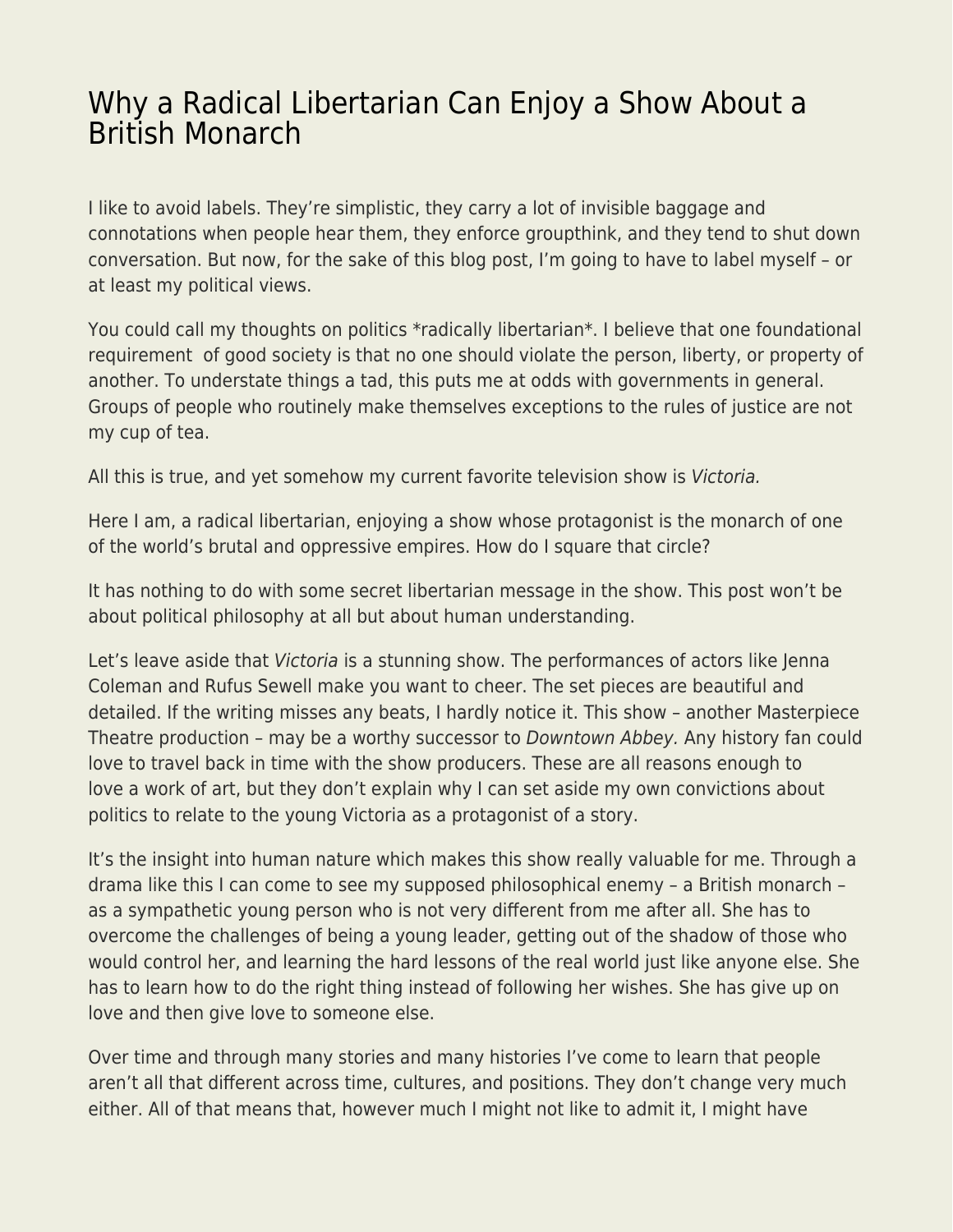something to learn from someone like Queen Victoria. Her struggles took a different form and different conditions, but they aren't separate from the main thread of human life.

Understanding how Victoria acts in the face of those struggles helps me think in new, creative, and more ethical ways about how I can face my own struggles. It's a kind of stretching or exercise of my moral compass. **As I've written before, this is for me [the](https://www.jameswalpole.com/practical-fiction/) [main practical value of fiction](https://www.jameswalpole.com/practical-fiction/).** 

Beyond just the entertainment value I get from them, this is one reason I watch Game of Thrones episodes. In my life I don't give a damn who sits on the Iron Throne, and I would laugh if someone told me I owed fealty to some feudal lord. But in the world of Game of Thrones, I root for the young Robb Stark to win because he's the King of the North, by the gods (the old and the new!), and he's going to be a right proper ruler. Again, this makes no sense with my actual political philosophy. But there's a reason I like Robb and a reason I like Game of Thrones. In Robb's struggle and the struggles of other characters like Tyrion, Jon, and Daenarys, I see the universal human battles.

The story is the same with war movies. I don't believe in violence except in self-defense, and even then things are pretty gray. I am against every war that has ever happened for that reason (despite whitewashing, you don't have to dig far to find aggression on either side). Yet I frequently watch war movies or shows like Band of Brothers or Generation War. I do it for a same reason I like watching Victoria or Game of Thrones: I want to understand what human beings are and can be like in all circumstances, including the very worst. The imagination of the experience of war somehow makes me better able to appreciate a reality that I hope I never have to experience firsthand. Perhaps by experiencing something like war secondhand I'll become wise enough to prevent it from coming any closer.

So clearly it's possible in art to suspend your own inclinations to cheer for a protagonist you might not even shake hands with in real life. But it may even be a requirement. Because if you fail to put yourself in the shoes of people like you and yet not like you, you might miss the grand sweeping sight of what Aleksandr Solzehenitsyn called "the battleline between good and evil [that] runs through the heart of every man." The moment when you realize that it's there for everyone – that's when the beauty really starts to kick in.

I realize at the end of the day that with a few chance changes, I might have been living any of these lives. I might have been someone in a situation not unlike Victoria's, or Jon Snow's, or Major Dick Winters'. I like to think that by understanding their lives, experiencing their lives, and imagining their lives, I can come to understand the threads and struggles that tie all human lives together. I want to understand how to be good, true, and beautiful in all times and all places and yes – all people.

This is what good storytelling will call you to do, even if you are a radical libertarian and